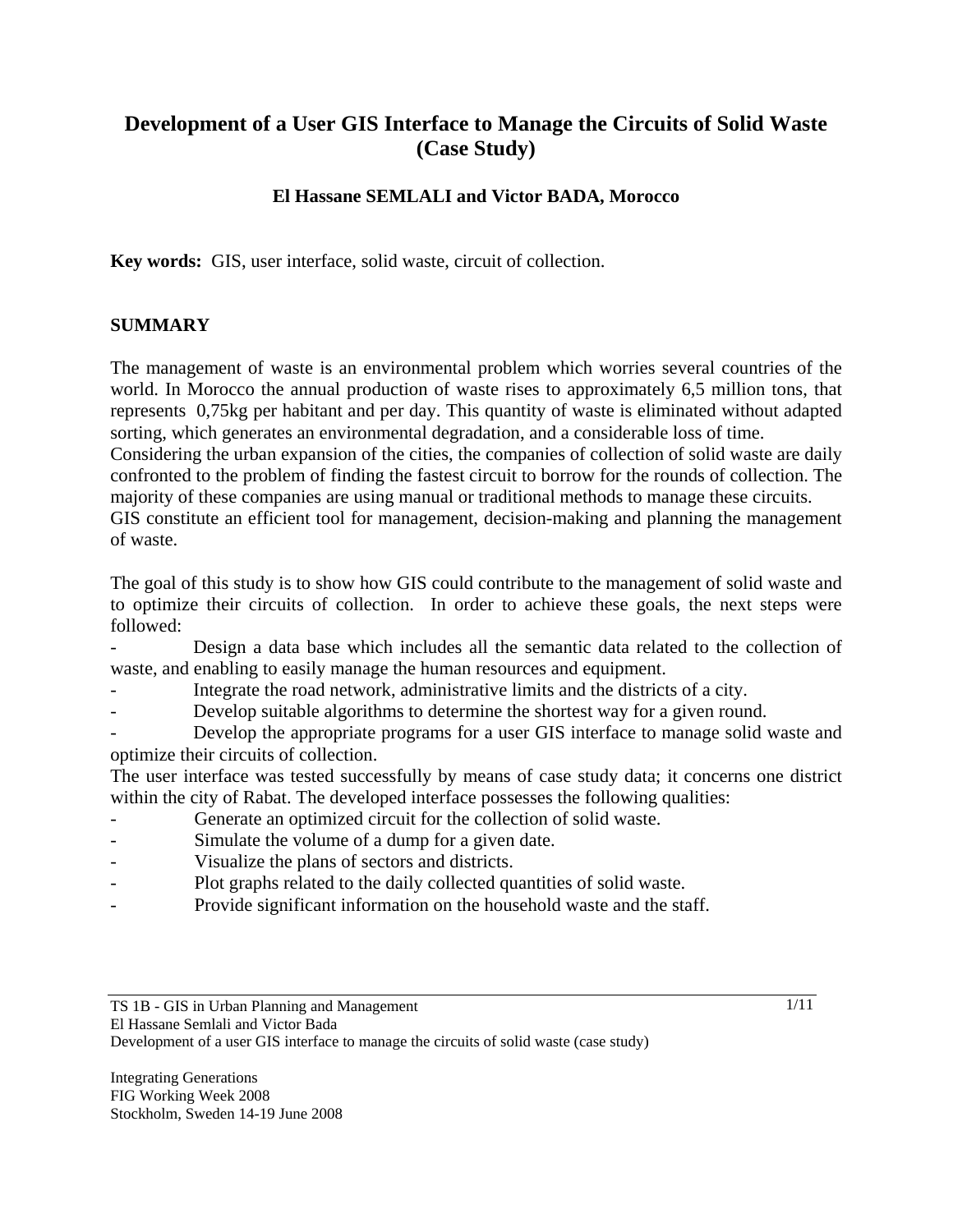# **Development of a User GIS Interface to Manage the Circuits of Solid Waste (Case Study)**

# **El Hassane SEMLALI and Victor BADA, Morocco**

# **1. INTRODUCTION**

The management of solid waste is an environmental problem which preoccupies several countries of the world. In Morocco, millions of tons of waste are eliminated, which is about 0,75kg per habitant and per day. This quantity of waste is eliminated without suitable sorting, which generates an environmental degradation, has negative impacts on the economy and consists in a considerable loss of time.

Considering the urban expansion of cities, the companies of collection of solid waste are daily confronted to the problem of finding the fastest circuit to borrow for the rounds of collection. The majority of these companies are using manual or traditional methods to manage these circuits.

In addition, a real problem to which are confronted companies of management and cities concerns the optimization of the circuits of collection of solid waste.

In Morocco, the production of solid waste is increasing rapidly. This increase is marked mainly by the farming exodus, the extension of activities generating waste and the change of the mode of the consumption habits.

Currently, the management of the household waste is characterized by:

A bad collection process that creates problems of public healthiness and drags important sanitary risks.

An insufficient collection that overnights to the purification network of the city and plugs the sewers.

The presence of household waste dumps within the urban zones that hinder the development of the economic and touristic activities.

The wild dumps that pollute underground water.

Regarding the fast urban expansion of cities, the services in charge of the collection are daily confronted to the problem of finding the fastest circuit to borrow for the tours of collection. The contribution of GIS appears to be very obvious. Indeed, integrating the road network of the district, some suitable algorithms can be developed to find out the shortest itinerary, this can have suitable effects on time saving and economy.

TS 1B - GIS in Urban Planning and Management El Hassane Semlali and Victor Bada Development of a user GIS interface to manage the circuits of solid waste (case study)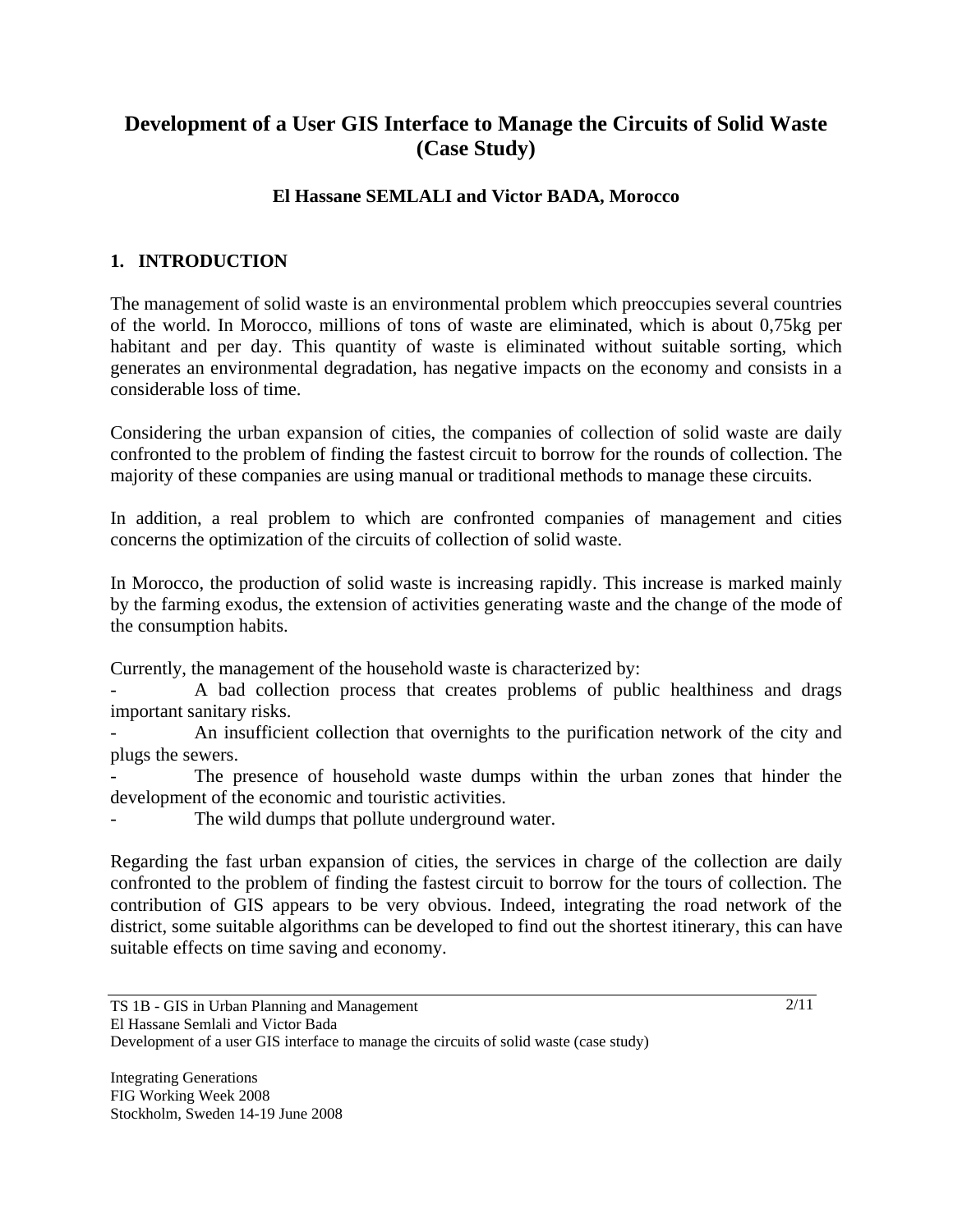The present research paper aims to show how GIS can be used as a powerful tool for decision support for the management of household waste, by developing a GIS tool capable to analyze and to perform various treatments and analysis regarding waste

# **2. METODOLOGY**

In this study we first begin by a survey of the existing data and interviews with future potential users for the determination of their needs. Then, an inventory of existing documents and data is established. In addition to data related to the circuits of collection and set to our disposition, some other data such as administrative limits and topographic maps have been collected.

After these interviews, the users' needs and existing data allowed us to fix the general orientations to follow for developing the future GIS interface.

Regarding the goals to be achieved in this study, we have developed a methodology to follow in order to contribute to the management of solid waste and optimize their circuits of collection. This methodology is composed of the next steps:

Design a data base which includes all the semantic data related to the collection of household waste, and enabling to easily manage the human resources and equipment.

Data acquisition: integrate the road network and administrative limits with other data.

Develop suitable algorithms to determine the shortest way for a given round.

Develop the appropriate programs for a user GIS interface to manage solid waste and optimize their circuits of collection.

# **3. DATABASE DESIGN**

Designing a data base is a complex operation implying number of objectives, a staff as well as constraints among which the financial aspects (Laurini & Milleret, 1993).

Designing a database consists in describing data and their associations, independently of the physical aspects. First, a Conceptual Data Model (CDM) is established to represent data. Then, the database is designed using the Entity Association formalism (Flory, 1987). The CDM represents data as entities, which are associated using well defined relations; each relation is defined by two pairs of cardinalities. Finally, the CDM is transformed to a Physical Data Model respecting the rules of passage (Bisson, 1997).

To establish the CDM of our Database we start making an inventory of entities and their attributes. In our case, this CDM composed of 13 entities and 13 associations as shown in figure 1.

TS 1B - GIS in Urban Planning and Management El Hassane Semlali and Victor Bada Development of a user GIS interface to manage the circuits of solid waste (case study)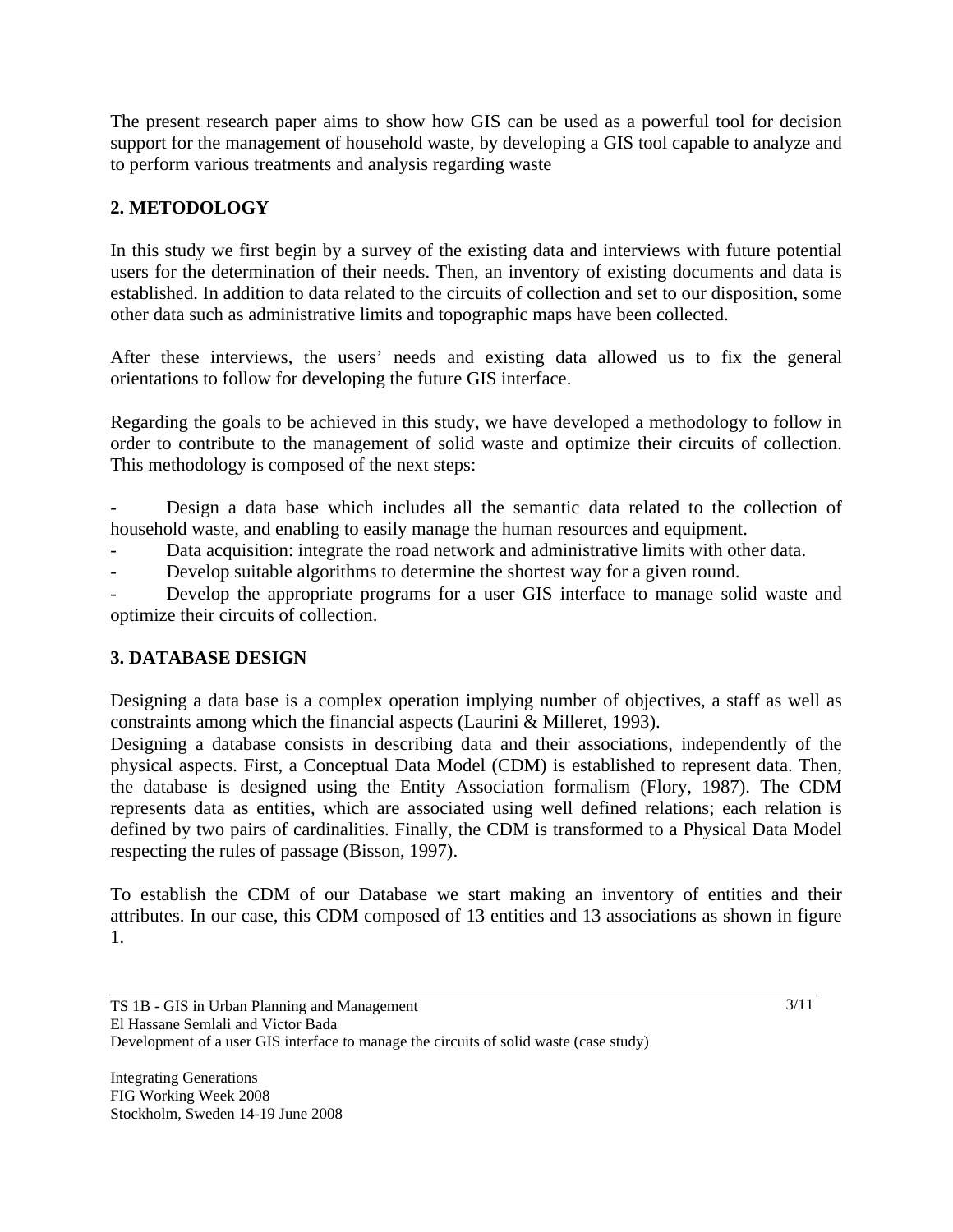Once the CDM is established, the Physical Data model is obtained using the Power AMC software, and the tables of attributes are generated.

In the physical model Data, we have a database constituted of 13 tables related to each others by relations one to many. Two other tables have been added, one to manage the users and the other contains the coordinates of the nodes.

In order to be able to integrate the alphanumeric data into the GIS application we proceed to the generation of the alphanumeric data base in Access format, recognized by ArcGIS software. Afterwards, we perform the crossing of spatial and non spatial data to conceive a Personal ArcGIS Geodatabase.

## **4. DATA ACQUISITION**

This step consists in describing the graphic and alphanumeric data necessary to conceive the conceptual data model. The different available data are supplied by Veolia company, data are in different formats, they are as follow:

- Topographic plans at  $1/5000$  in dwg format:
- Topographic maps at  $1/5000$  in JPEG format and support paper
- Coordinated of the Trash cans as text files

These data present some insufficiencies and require to be restructured before their integration into the future GIS interface. The necessary corrections and updating are:

- Structuring the graphic entities
- Constructing the topology
- Adopting a System of projection
- Making Georeferenciation
- Conversion of text files into Shapefiles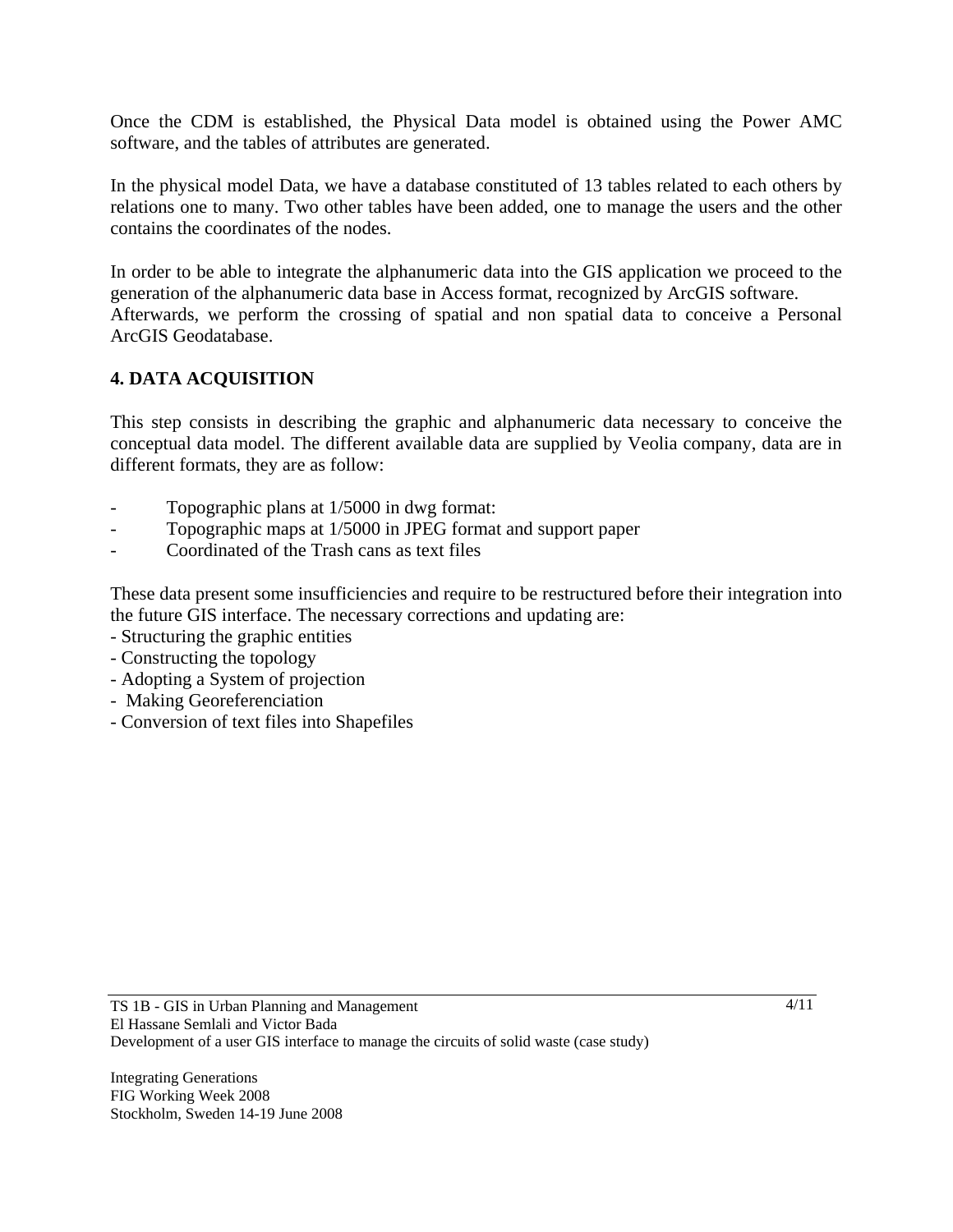

Figure 1. The CDM of the database (After Bada V., 2007)

Integrating Generations FIG Working Week 2008 Stockholm, Sweden 14-19 June 2008 5/11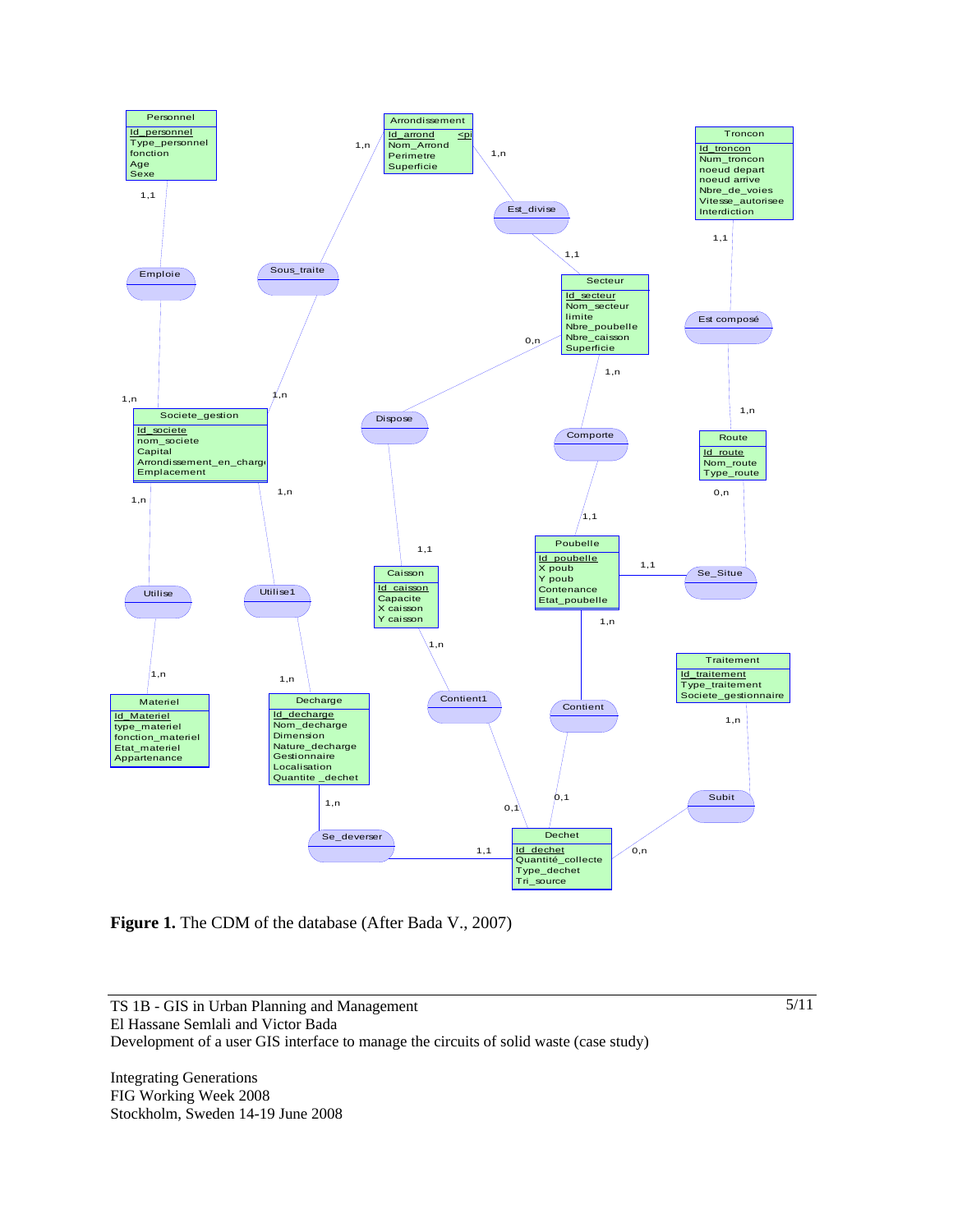### **5. BRIEF DESCRIPTION OF SOME FUNCTIONNALITIES OF THE INTERFACE**

Once the Geodatabase is implemented taking into account the prescriptions of the users, we conceive a user GIS interface including a certain number of menus. The user-interface is developed using the Visual Basic programming language. The interface is composed of several menus, sub menus and tools linked to programs. The developed interface permits the following functionalities:

- Search an optimized circuit for the collection of solid waste.
- Consult, open and search a hike
- Simulate the volume of a dump for a given date.
- Visualize the plans of sectors and districts.
- Plot graphs related to the daily collected quantities of solid waste.
- Provide significant information on the household waste and the staff.

Hereafter we will give a very short description of some powerful menus of the application.

#### **Menu "Open Hike"**

It allows to open an existing hike that has been saved in format (jpg) and print it. A dialogue window invites the user to choose the hike to open.

#### **Menu "Optimized Hike"**

This menu of the application allows the optimization of the circuits of collection. The structured road network and the coordinates of the site of the trash cans are used to perform this operation. The optimization process is based on the time of course or on the distance between trash cans. The user has a choice to introduce the time passed during the collection of the trash. He might also take into account or not the interdiction restrictions.

#### **Menu "Short Path "**

The optimization of the circuits is achieved based on the DIJKSTRA algorithm. This algorithm permits to find the shortest path between 2 points (starting point and endpoint). The goal of this menu is to determine the shortest path between 2 addresses. For this, the road network has been structured in nodes and sections. The user has to specify the departure and the arrival nodes. Then, the program finds out the shortest itinerary to follow. Once the circuit found, it is displayed on the screen indicating the length of every section and the names of the streets. The application allows the user to print the found circuit or to record it for a future use.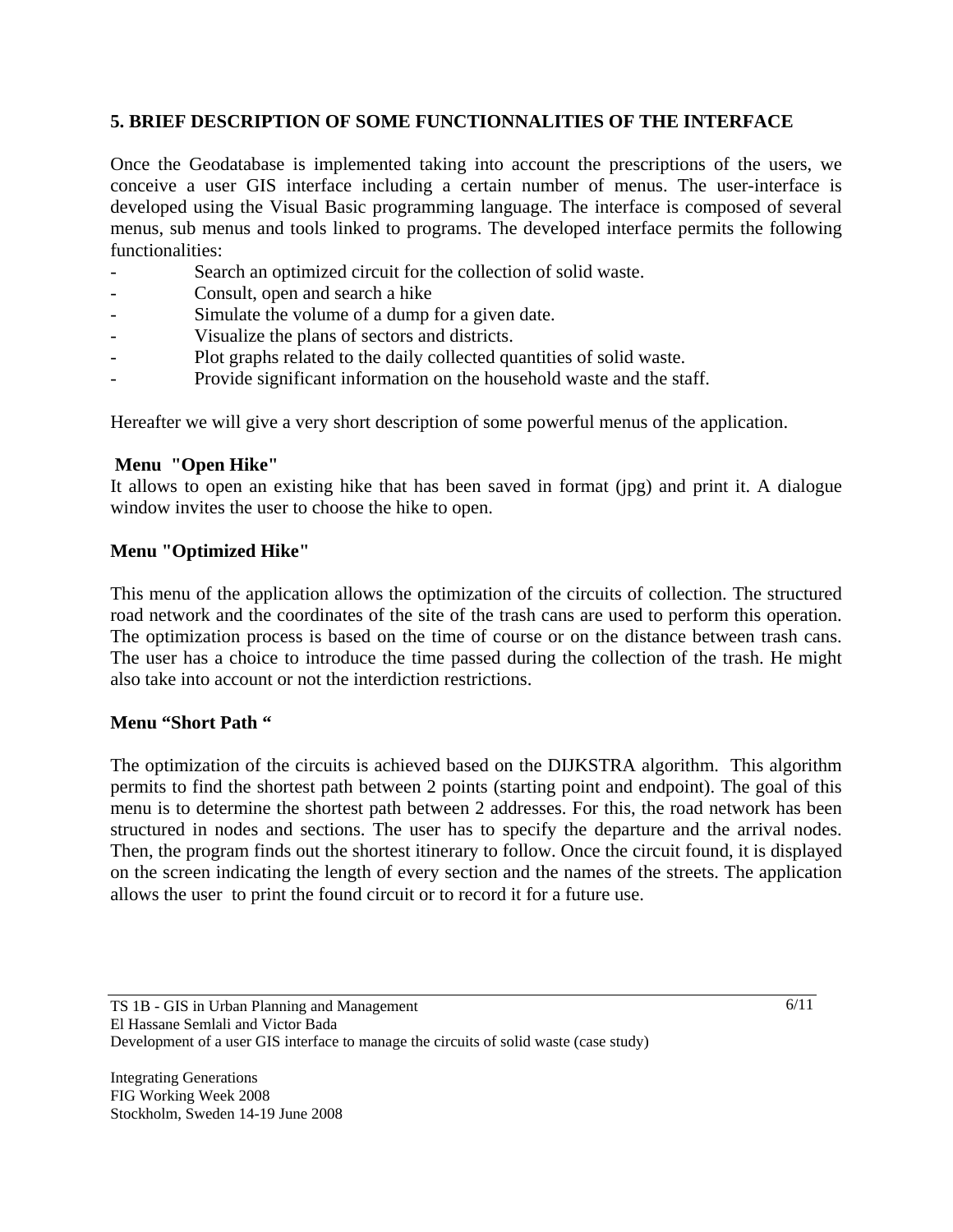#### **Menu "rubbish dump "**

#### Calculation of volume

With this menu, the user is able to estimate at any given date the volume of a given rubbish dump. For that purpose, the initial volume is computed using a digital terrain model. Then, the real time volume of the dump is approximated by adding the daily volume input to the dump. This volume can be used to decide when the dump should be closed and choose another site.

#### **Menu "Simulation"**

This menu allows the following two sub menus:

#### **Sub menu "Daily quantity "**

This menu permits to follow the daily evolution of the quantities of collected solid waste by sector within a district. This evolution is represented by a graph. The user can also determine the evolution while passing to the previous months.

### **Sub menu "Expectation"**

The objective of this sub menu is to research the ideal site for the creation of a new dump. It allows estimating the area of a dump and the quantity of waste that will be generated in the chosen district. This simulation formula requests certain parameters such as the populationr, the quantity of waste for the chosen year, the population rate and the quantity of generated waste per habitant.

#### **Menu "Treatment "**

This part is introduced to follow the evolution of the collected household waste and has been sorted out. Therefore, the user has the possibility to consult the information concerning the quantities of waste that are sent for treatment. He can choose the date and the zone in the list, then he can make a research in the database to see all treatments that have been done to this date. When the result of research is fruitful the user obtains information like the agent company, the quantity of waste confided, the cost of the treatment by ton, and the cost generated by the treatment of the waste since the beginning of the year.

### **6. CASE STUDY**

The developed user interface was tested successfully by means of case study data; it concerns one district within the city of Rabat. Data are supplied by Veolia company. Hereafter we present two examples of results based on these data.

Integrating Generations FIG Working Week 2008 Stockholm, Sweden 14-19 June 2008  $\frac{7}{11}$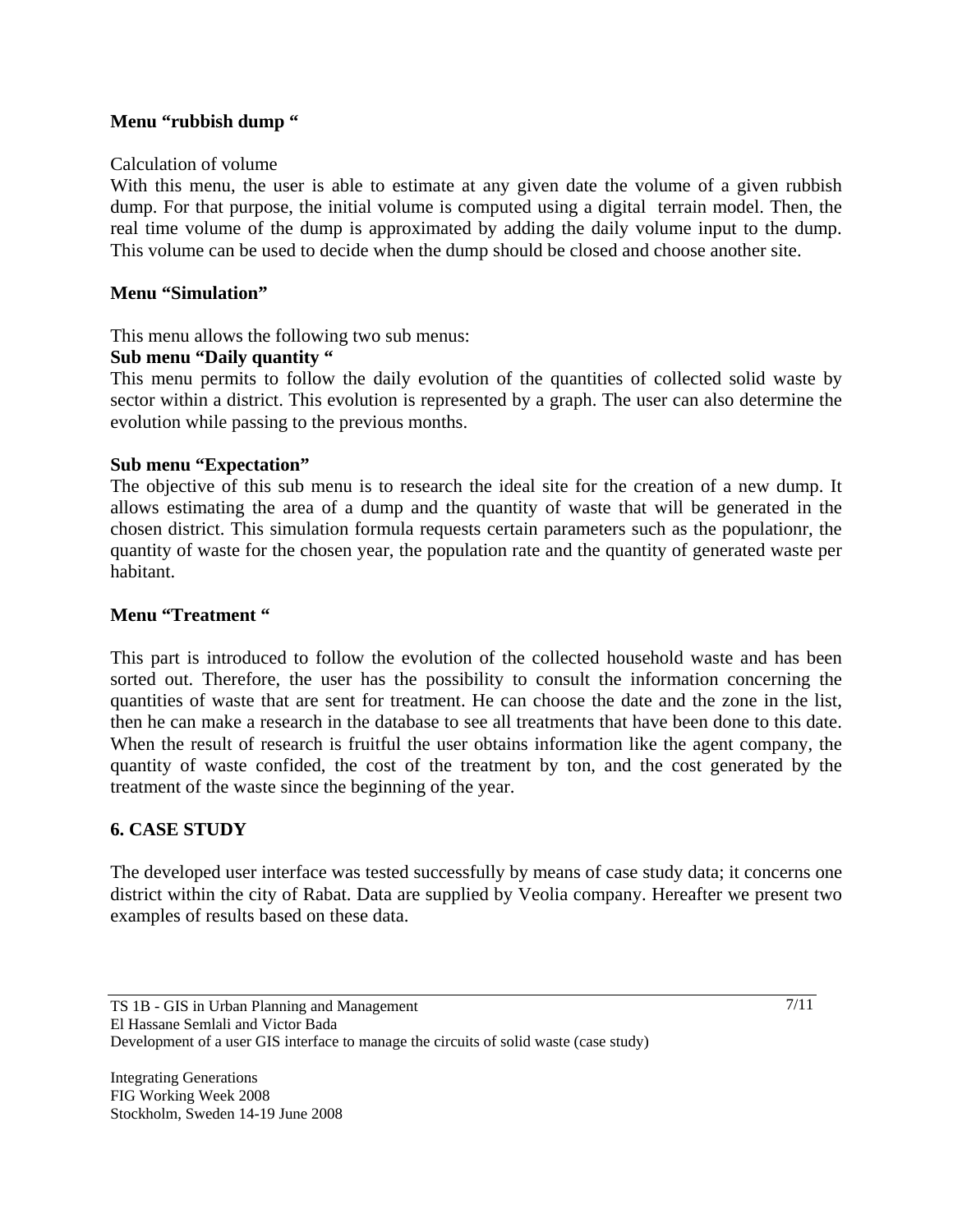### **Optimized Hike**

For example, figure 2 shows the result of finding the optimized hike; it gives the time difference between taking into account or not the interdiction restrictions for the same circuit. It is found that this time is 663 minutes with restrictions and only 235 minutes without restrictions.



**Figure 2**. Optimized Hike (After Bada V., 2007)

### **Short Path**

Next figure 3, describes the short circuit between two specified points. The circuit found is displayed on the screen, and on the right of the circuit, there is a window indicating the length of every section and the names of the streets.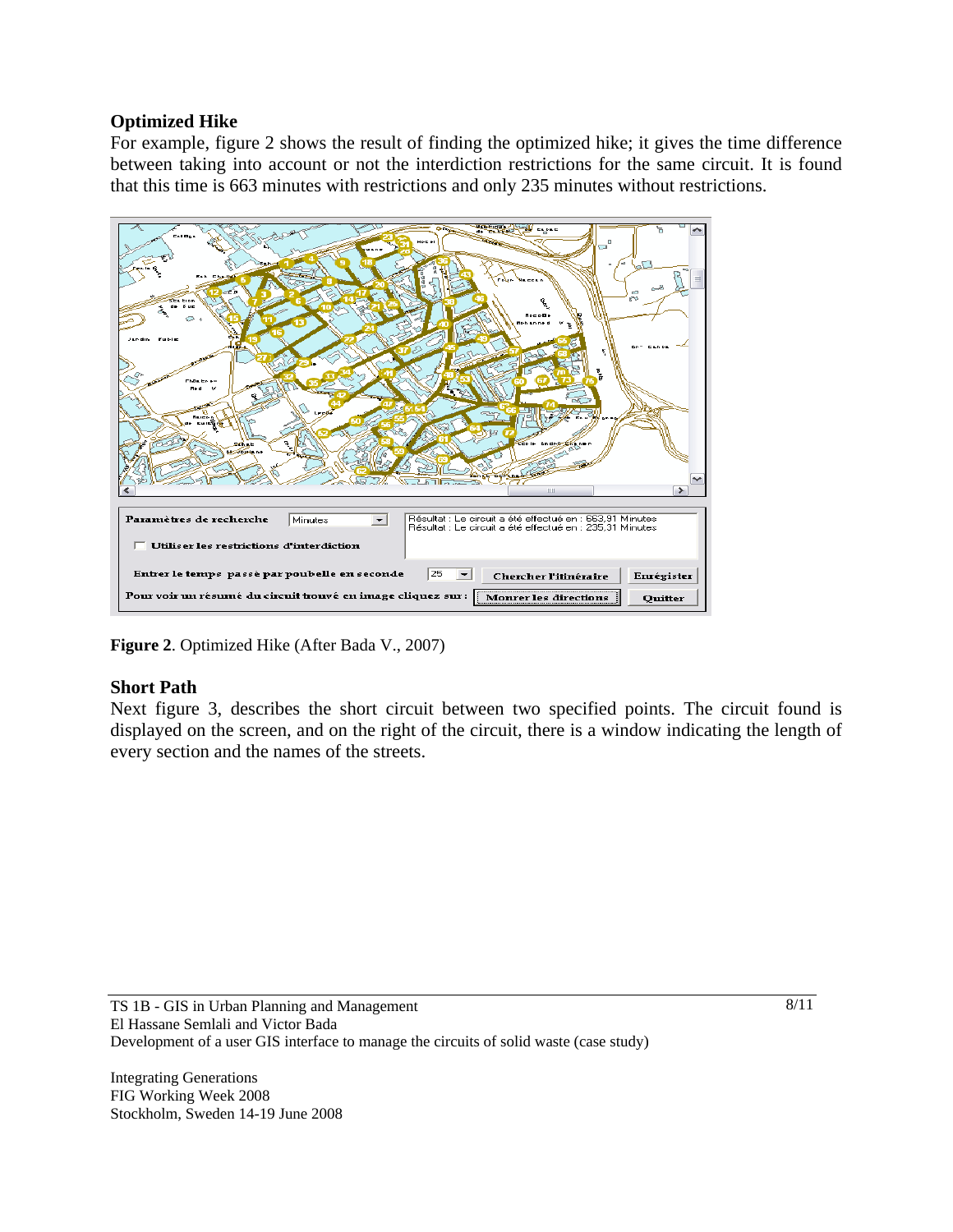

**Figure 3**. Short path (After Bada V., 2007)

## **7. CONCLUSION**

Through this paper we have presented a methodology for designing a database integrating data related to the collection of solid waste, and to develop a GIS interface to solve technical problems related to managing household waste and finding the fastest circuit to borrow for the rounds of collection.

The user interface was tested successfully by means of case study data; it concerns one district within the city of Rabat. The developed interface possesses the following qualities:

- Generate an optimize circuit for the collection of solid waste.
- Consultation, Research and Addition of circuit of collection
- Respond to some specific queries on the available layers in the geodatabase
- Simulate the volume of a dump for a given date.
- Visualize the plans of sectors and districts.
- Plot graphs related to the daily collected quantities of solid waste.
- Provide significant information on the waste and the staff.

Among the performances of the interface one can mention the decision making for the creation of a rubbish dump, the research of itinerary between points, and the optimization of the collection circuits.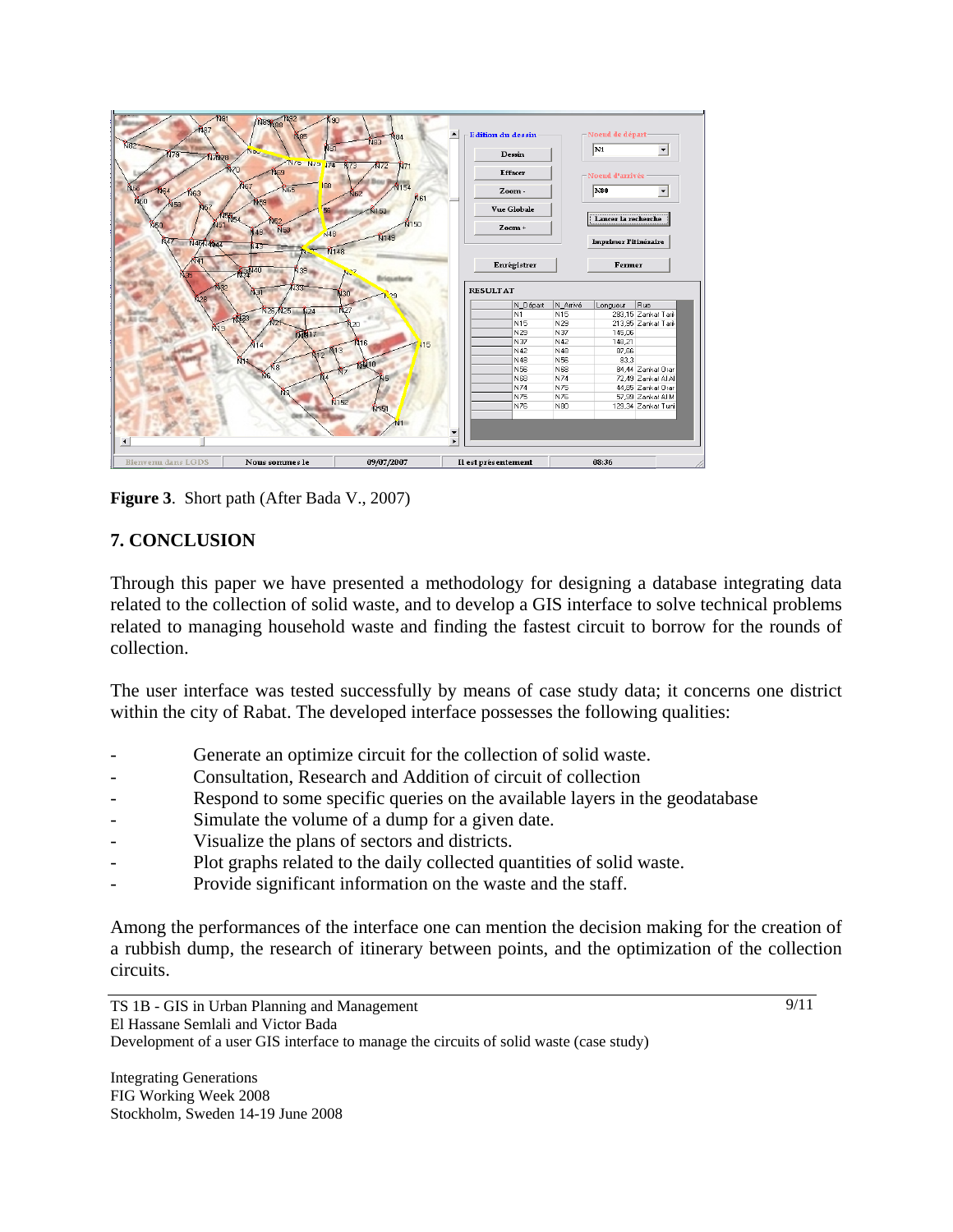### **AKNOWLEDGMENT**

The authors would like to thank responsibles of the Wilaya of Rabat, and the VEOLIA company for their cooperation and data supply.

#### **BIBLIOGRAPHY**

- Aronoff, S. (1989). Geographic Information Systems: A management perspective. WDL Publications: Ottawa

- Bada V., 2007. Conception et développement d'une application SIG pour la gestion des déchets solides et l'optimisation des circuits de collecte. Mémoire de Fin d'étude en Topographie; Institut Agronomique et Vétérinaire Hassan II, Rabat, Maroc.

Bisson B., 1997. Modèles de Données - Etudes Conceptuelle et relationnelle; 112 p, Editions Economica.

- Chalabi M, (1999). Gestion des déchets solides et protection de l'environnement. Allocution dans les actes du séminaire sur le compostage et la gestion des décharges tenures.

- CNR (Centre National du Recyclage), (2000). Elimination des déchets municipaux : quel partage des responsabilités pour quel partage des coûts. Document pdf.

- CNR, (2001). Gestion des déchets municipaux : Agir aujourd'hui pour préserver demain. Document pdf.

- ENDA Maghreb, (1998). La filière informelle de récupération et de recyclage des déchets solides au Maroc. Rabat.

- Flory A., 1987. Bases de données Conception et réalisation, 164 p, Editions Economica.

- Flory. A et Laforest F. 1996, les bases de données relationnelles, Economica, Paris, France.

- LAURINI R. & F.MILLERET (1993). Les bases de données en géomatique, Edition Hermès.

- Ministère de l'Intérieur, direction de l'eau et de l'assainissement, (1995). Collecte et traitement des ordures ménagères au Maroc.

- YOUSRI S. (2002). Les ordures ménagères de la commune urbaine de Rabat-Youssoufia: contraintes de gestion et pratiques des habitants, mémoire de 3<sup>ième</sup> cycle I.N.A.U, Rabat, p 79.

#### **Webographie**

http://adnanidriss.centerblog.net/550095-gestion-deleguee-assainissement-solide http://www.matee.gov.ma/onem/livre/Chapitre%20IV-2.pdf

http://www.infini-fr.com/Sciences/Informatique/Bases\_de\_donnees/introduction.html

http://www.infoclick.fr/ccm/merise/concintro.htm

http://www.esrifrance.fr/iso\_album/chap7\_qarcgis92.pdf

http://www.esrifrance.fr/iso\_album/network\_analyst\_le.pdf

www.esrifrance.fr

TS 1B - GIS in Urban Planning and Management El Hassane Semlali and Victor Bada

 $\frac{10}{11}$ 

Development of a user GIS interface to manage the circuits of solid waste (case study)